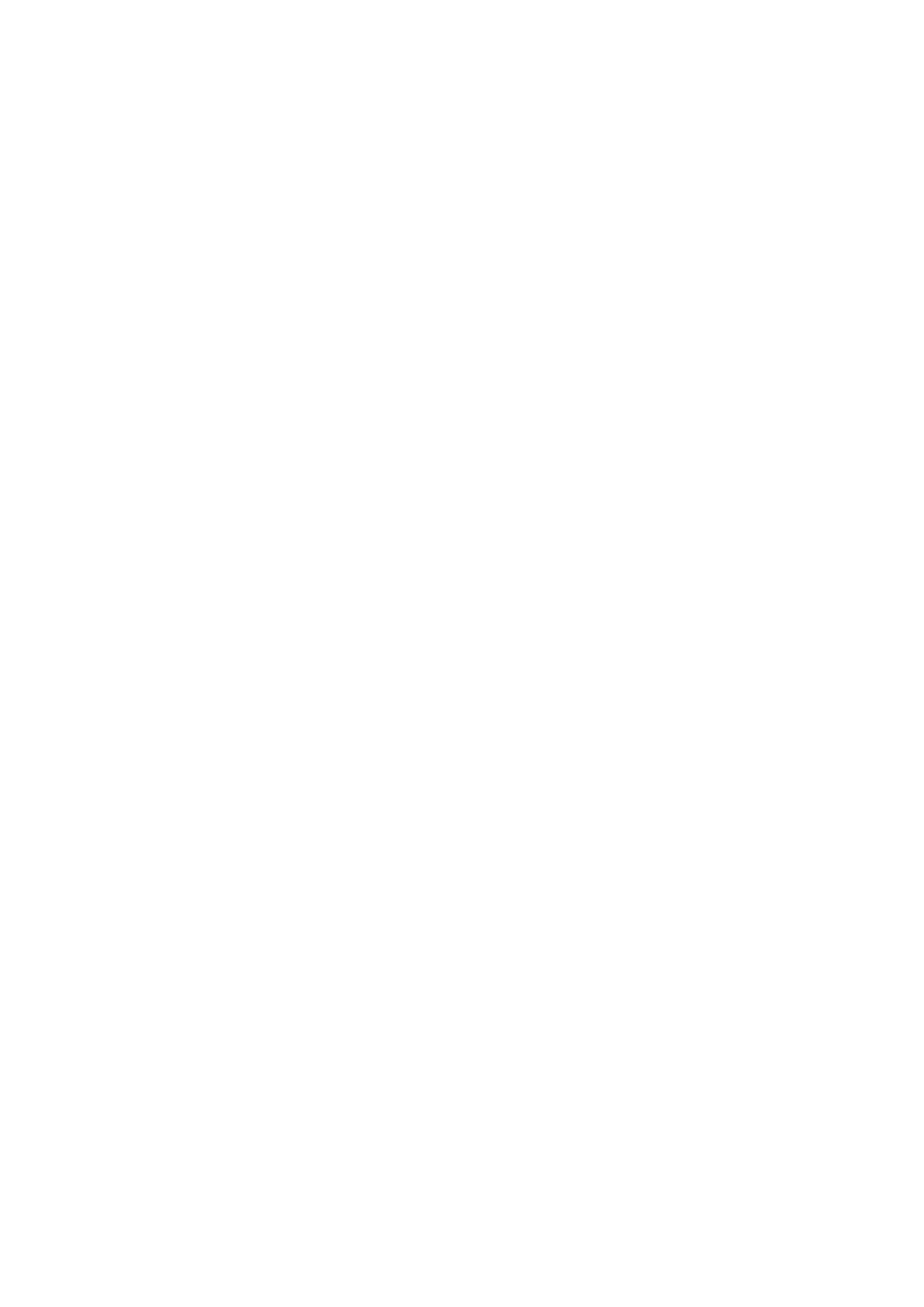### ÍNDICE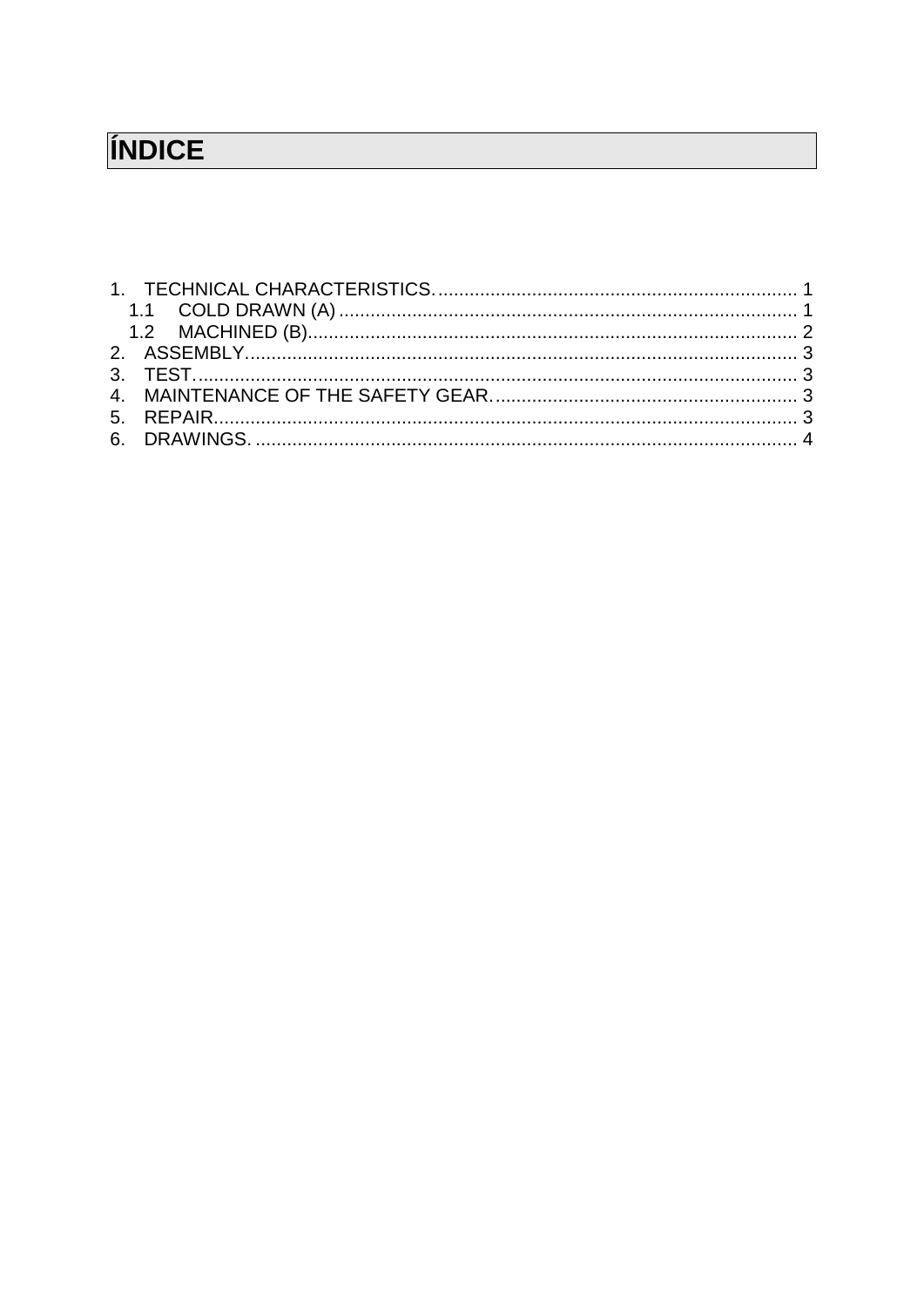

### <span id="page-3-0"></span>**1. TECHNICAL CHARACTERISTICS.**

| Weigh for pair:             | 12,3 Kg.                            |                                   |  |
|-----------------------------|-------------------------------------|-----------------------------------|--|
| Guide:                      | Cold drawn (A) rail thickness 16 mm |                                   |  |
|                             |                                     | Machined rail (B) thickness 16 mm |  |
| <b>Maximum rated speed:</b> | Car:                                | $1,00$ m/seg.                     |  |
|                             | Counterweight:                      | $1,10$ m/seg.                     |  |
|                             |                                     |                                   |  |

**Plane of general dimensions (Nº Plane): 600-1001**

#### <span id="page-3-1"></span>*1.1 COLD DRAWN (A)*

| <b>GUIDE RAIL</b> | <b>MAXIMUM RATED</b><br>THICKNESS   SPEED (m/s) |               | <b>MAXIMUM OVERSPEED</b><br><b>GOVERNOR TRIPPING</b><br>SPEED (m/s) |               | <b>I PERMISSIBLE MASS</b><br>(P+Q) Kg. |               |
|-------------------|-------------------------------------------------|---------------|---------------------------------------------------------------------|---------------|----------------------------------------|---------------|
| mm.               | Car                                             | Counterweight | Car                                                                 | Counterweight | Car                                    | Counterweight |
| 16                | 0.63                                            | 1,00          | 1,00                                                                | 1.10          | 11.034                                 | 10.418        |

| $V$ (m/s) | $P + Q$ (kg)    |
|-----------|-----------------|
|           |                 |
| 0,20      | $15.123 \pm 92$ |
| 0,30      | $14.836 \pm 90$ |
| 0,40      | $14.453 \pm 88$ |
| 0,50      | $13.989 \pm 85$ |
| 0,60      | $13.460 \pm 82$ |
| 0,70      | $12.885 \pm 78$ |
| 0,80      | $12.279 \pm 74$ |
| 0,90      | $11.658 \pm 71$ |
| 1,00      | $11.034 \pm 67$ |
| 1,10      | $10.418 \pm 63$ |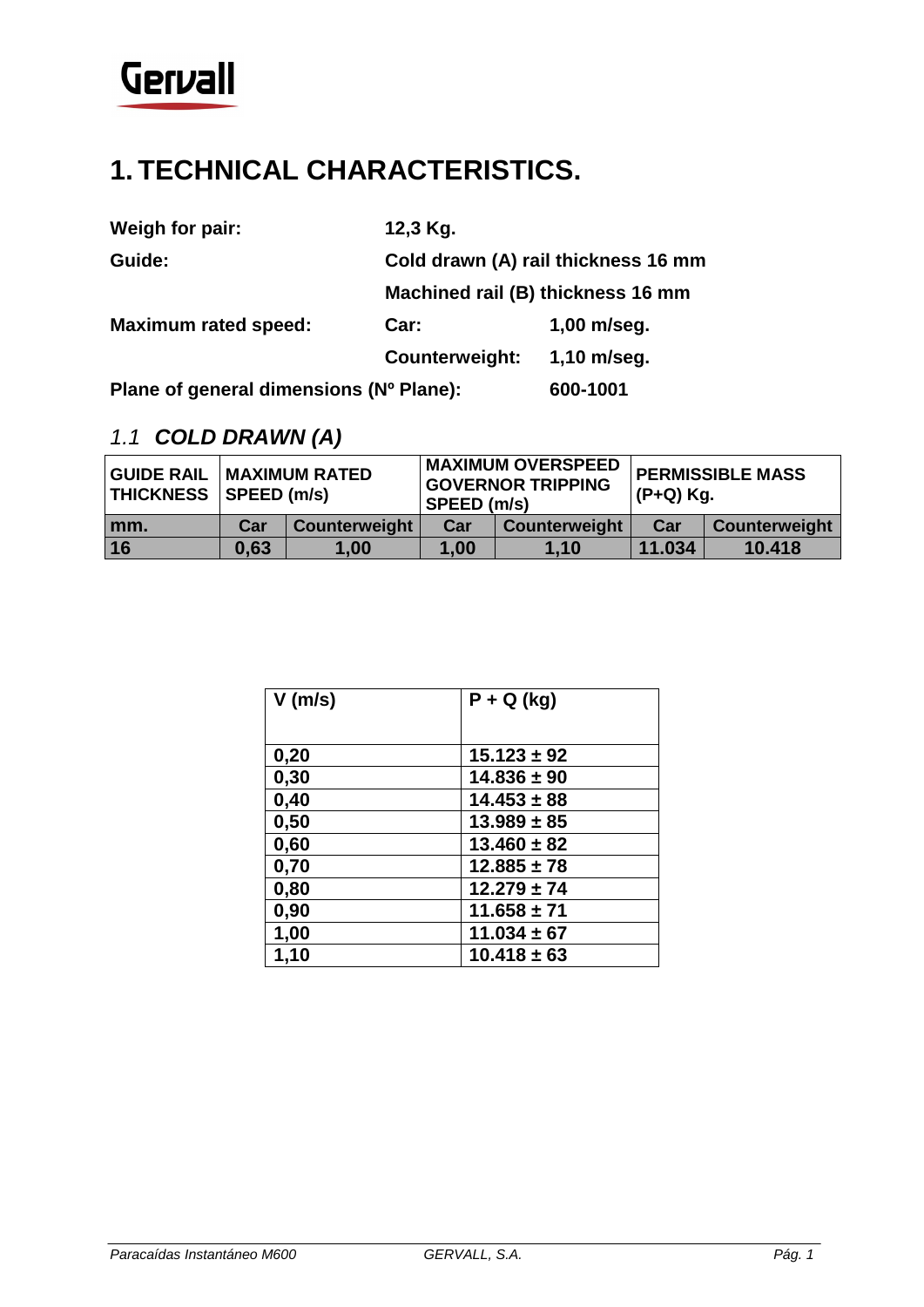

#### <span id="page-4-0"></span>*1.2 MACHINED (B).*

| <b>GUIDE RAIL</b> | <b>MAXIMUM RATED</b><br>THICKNESS SPEED (m/s) |               | <b>MAXIMUM OVERSPEED</b><br><b>GOVERNOR TRIPPING</b><br>SPEED (m/s) |               | <b>PERMISSIBLE MASS</b><br>(P+Q) Kg. |               |
|-------------------|-----------------------------------------------|---------------|---------------------------------------------------------------------|---------------|--------------------------------------|---------------|
| mm.               | Car                                           | Counterweight | Car                                                                 | Counterweight | Car                                  | Counterweight |
| 16                | 0,63                                          | 1.00          | 1,00                                                                | 1.10          | 10.361                               | 9.782         |

| $V$ (m/s) | $P + Q$ (kg)    |
|-----------|-----------------|
| 0,20      | $14.200 \pm 86$ |
| 0,30      | $13.931 \pm 84$ |
| 0,40      | $13.571 \pm 82$ |
| 0,50      | $13.135 \pm 79$ |
| 0,60      | $12.639 \pm 77$ |
| 0,70      | $12.098 \pm 73$ |
| 0,80      | $11.530 \pm 70$ |
| 0,90      | $10.946 \pm 66$ |
| 1,00      | $10.361 \pm 63$ |
| 1,10      | $9.782 \pm 59$  |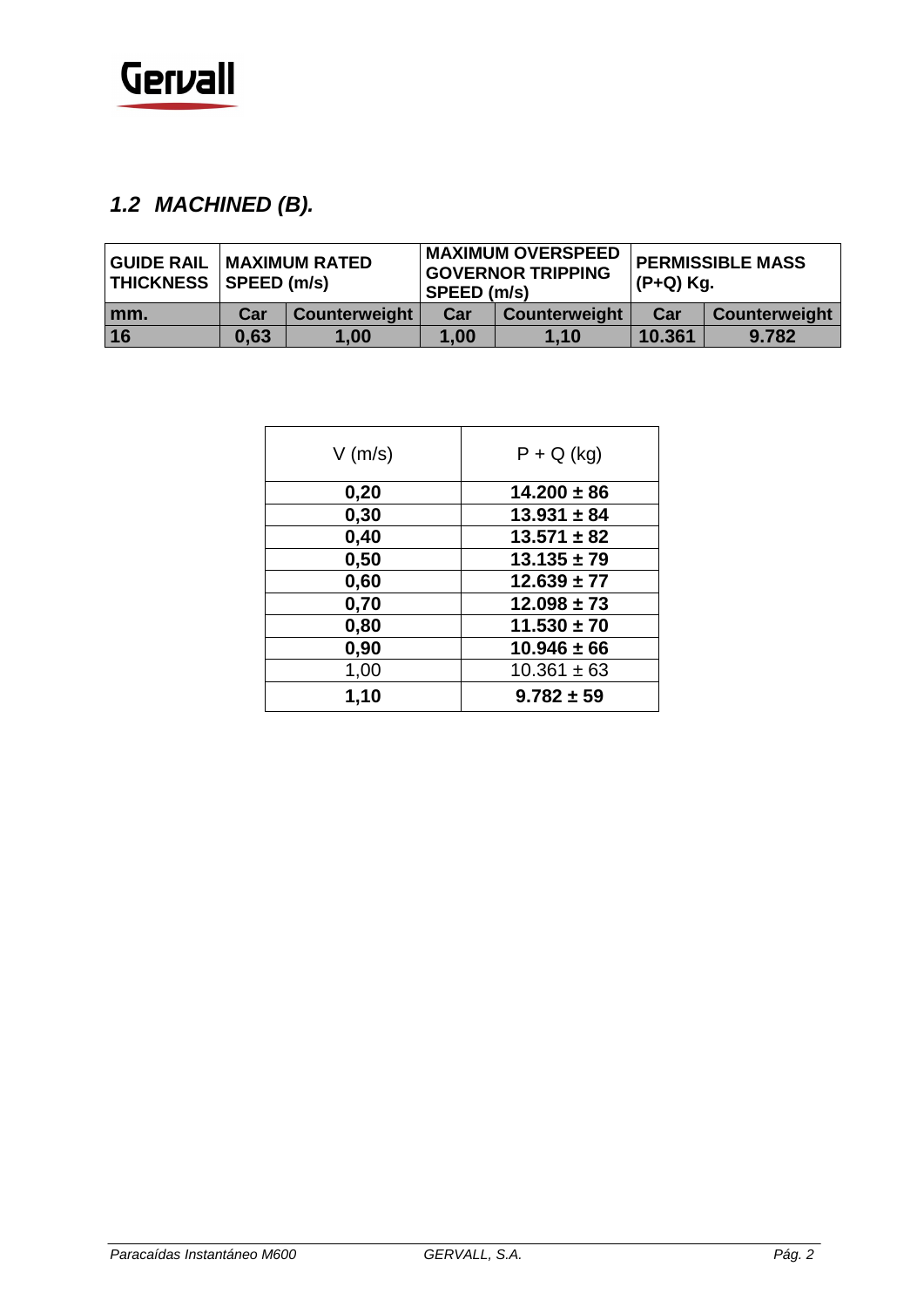

#### <span id="page-5-0"></span>**2. ASSEMBLY.**

The instantaneous action Safety-gear is supplied ready to be adapted to the chassis, as there is no adjustment element.

The Safety-gear is fixed to the chassis with 6 M12 screws, minimum quality 8.8, with 12mKg grip torque. It is adjusted with the rubbing plates until the guides are parallel to that of the flat side of the box and the d.b.g. (distance between guide) to the bottom of the box.

The operation of the rollers must be simultaneous and when the chassis is released from the lock position, the rollers must return to their stand-by position

#### <span id="page-5-1"></span>**3. TEST.**

This safety gear has been designed according to requirements of the EN-81 standard

#### <span id="page-5-2"></span>**4. MAINTENANCE OF THE SAFETY GEAR.**

The following aspects must be guarantee by manual and visual verification:

- The absence of dirt or foreign bodies in the roller path.
- That the rollers are in standby position.
- That the linkage moves easily by hand.
- Make sure that the fasteners are tight.
- That the electrical operation contact works.
- That the fastening of the govern rope to the linkage is accurate.

The tests performed during periodic maintenance, are not considered wedging.

If in the periodic maintenance the braking distance, for the same load conditions and speed, is less than double than the first start up wedging test, it will not be necessary to change any element of the safety gear.

The rollers are the elements that most suffer in an emergency wedging, so it is advised to check them after each wedging (not maintenance wedging), and clean, if necessary, the particles embedded in these elements.

#### <span id="page-5-3"></span>**5. REPAIR.**

If a fault or a possible incorrect operation is detected, do not manipulate or repair the safety gear and replace with a new one.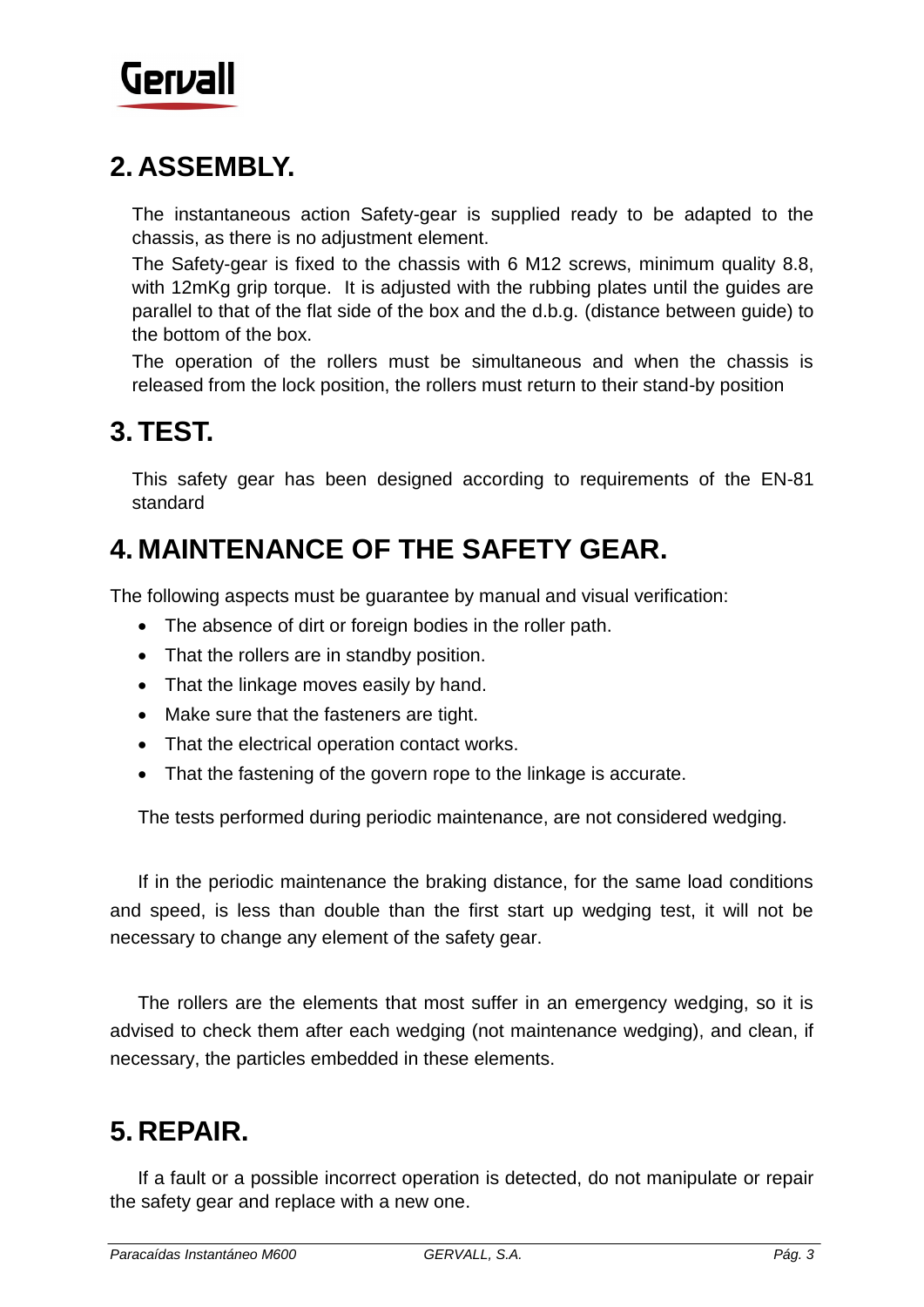

#### <span id="page-6-0"></span>**6. DRAWINGS.**